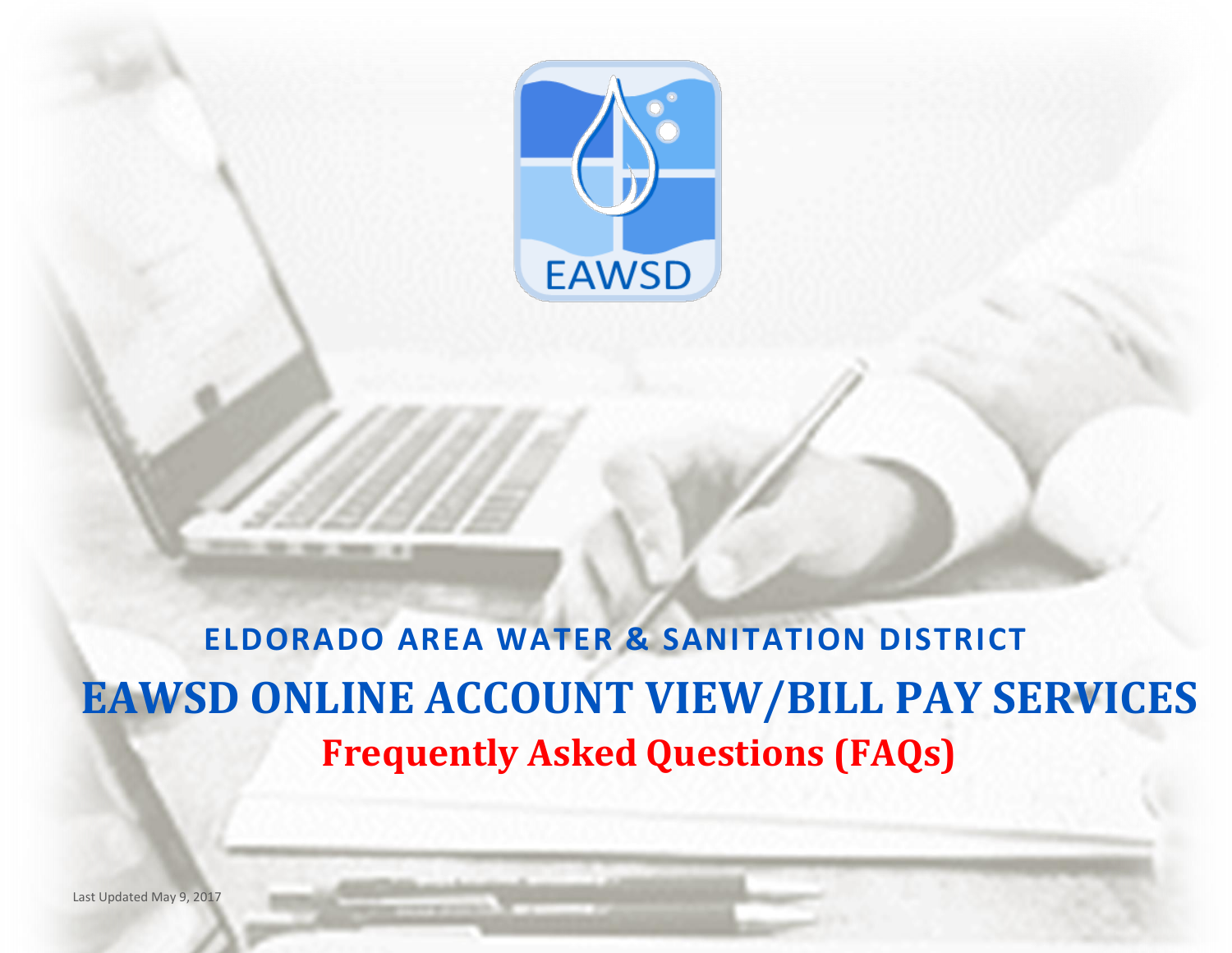

# **EAWSD ONLINE ACCOUNT VIEW/BILL PAY SERVICES**

# **FREQUENTLY ASKED QUESTIONS (FAQS)**

# **TABLE OF CONTENTS**

(CLICK ON QUESTION TO LINK TO ANSWER)

# **[GENERAL](#page-4-0)**

- **WHAT IS I[NVOICE](#page-4-0) CLOUD?**
- **W[HAT ARE SOME OF THE BENEFITS OF RECEIVING MY BILL ELECTRONICALLY](#page-4-0)?**
- **W[HAT ARE SOME OF THE BENEFITS OF PAYING A BILL ONLINE](#page-4-0)?**
- **CAN I [STILL PAY MY BILL THE WAY](#page-4-0) I ALWAYS HAVE?**
- **W[HAT IS THE RELATIONSHIP BETWEEN MY UTILITY AND](#page-4-0) INVOICE CLOUD?**

# **[USING THE ONLINE ACCOUNT VIEW/BILL PAY SYSTEM](#page-5-0)**

- **H[OW DOES THE SYSTEM WORK](#page-5-0)?**
- **CAN I USE AN APPLE /M[AC TO USE THE SERVICE](#page-5-0)?**
- **W[HAT BROWSERS ARE SUPPORTED](#page-5-0)?**
- **DO I [NEED TO REGISTER TO](#page-6-0) PAY A BILL ONLINE?**
- **WHY SHOULD I [REGISTER TO VIEW AND PAY A BILL ONLINE](#page-6-0)?**
- **HOW DO I FIND MY ACCOUNT NUMBER TO LOGIN?**
- **I [CANNOT LOCATE MY BILL](#page-6-0).**
- **WILL I [RECEIVE A CONFIRMATION THAT MY BILL HAS](#page-6-0) BEEN PAID?**
- **DO I [HAVE TO ENTER AN EMAIL ADDRESS TO MAKE A](#page-6-0) PAYMENT ONLINE?**
- **WHEN I TRY TO PAY MY BILL ONLINE, [IT ASKS FOR CREDIT CARD INFORMATION AND](#page-6-0) I WANT TO PAY BY ELECTRONIC CHECK.**
- **HOW DO I R[EGISTER](#page-7-0)?**
- **I [FORGOT MY](#page-7-0) PASSWORD, HOW DO I FIND IT?**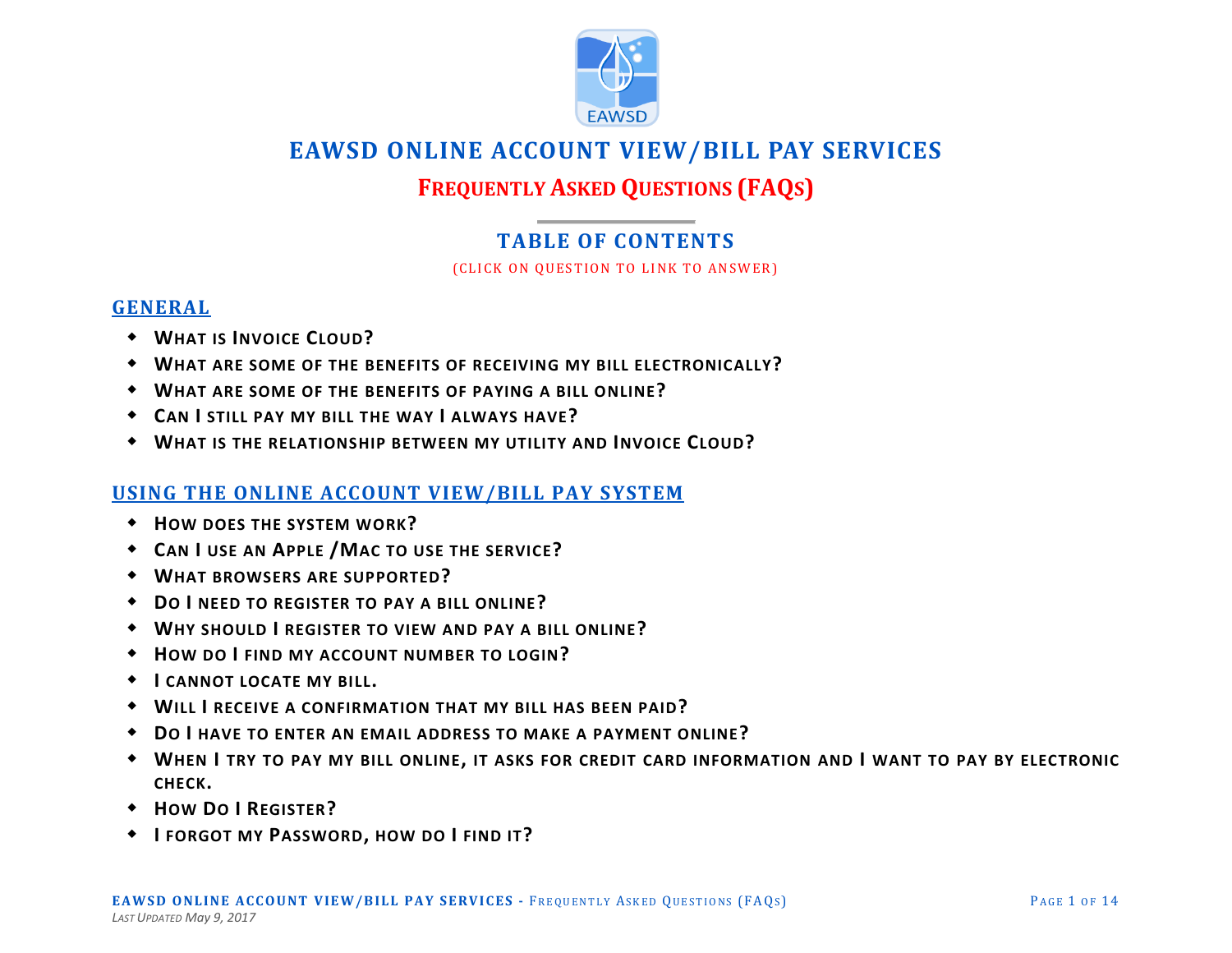# **TABLE OF CONTENTS**

(CLICK ON QUESTION TO LINK TO ANSWER)

# **[MAKING A PAYMENT](#page-7-0)**

- **W[HEN CAN](#page-7-0) I PAY?**
- **W[HAT FORMS OF PAYMENT](#page-7-0) CAN I USE?**
- **CAN I [STILL SEND IN A PAPER CHECK](#page-8-0)?**
- **W[HAT IS THE PAYMENT SERVICE](#page-8-0)/TRANSACTION FEE?**
- **C[AN MORE THAN ONE PERSON PAY BILLS ONLINE](#page-8-0) FOR THE SAME ACCOUNT?**
- **WHAT IS A[CCOUNT](#page-8-0) LINKING?**
- **W[HAT ARE THE COSTS FOR PAYING ONLINE](#page-9-0)?**
- **HOW SHOULD I [ENTER MY CREDIT CARD INFORMATION](#page-9-0)?**
- **HOW WILL I [KNOW THAT MY PAYMENT HAS BEEN ACCEPTED](#page-9-0)?**
- **CAN I [USE MORE THAN ONE PAYMENT METHOD PER TRANSACTION](#page-9-0)?**
- **HOW LONG DOES IT TAKE [FOR A CREDIT CARD TRANSACTION TO PROCESS IF](#page-9-0) I PAY ONLINE?**
- **HOW LONG DOES IT TAKE FOR AN EFT ([ELECTRONIC FUNDS TRANSFER](#page-9-0)) TRANSACTION TO PROCESS IF I PAY ONLINE?**
- **DO I [NEED TO NOTIFY MY BANK OR CHANGE BANK ACCOUNTS](#page-10-0)?**
- **WHAT INFORMATION DO I [NEED TO MAKE A PAYMENT](#page-10-0)?**
- **IF I DON'T HAVE EMAIL CAN I [STILL PROCESS AN ELECTRONIC PAYMENT](#page-10-0)?**
- **CAN I [USE A CREDIT CARD TO PAY MY BILL](#page-10-0)(S)?**
- **CAN I [USE A DEBIT CARD TO](#page-10-0) PAY MY BILL(S)?**
- **CAN I [TELL IF MY PAYMENT HAS BEEN POSTED](#page-10-0)?**
- **WILL I [HAVE ONLINE ACCESS TO MY ACCOUNT](#page-10-0)?**
- **H[OW LONG WILL MY PAYMENT HISTORY BE MAINTAINED](#page-11-0)?**
- **WILL I [BE ABLE TO PRINT A COPY OF MY BILL](#page-11-0)?**
- **HOW DO I [CHANGE MY ACCOUNT INFORMATION](#page-11-0)?**
- **W[HAT IS A PARTIAL PAYMENT](#page-11-0)?**
- **WHY AM I [BEING CHARGED A LATE FEE](#page-11-0)?**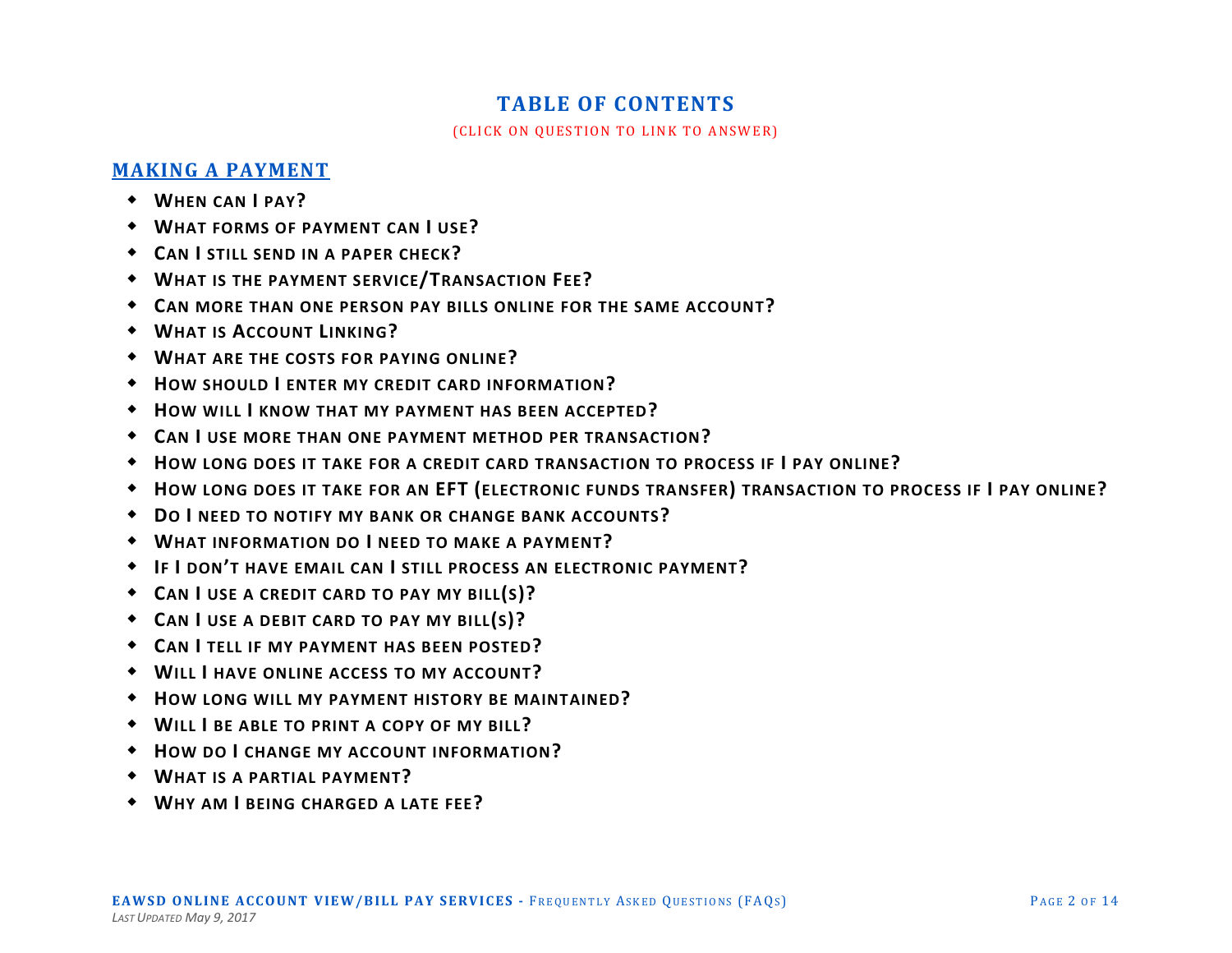# **TABLE OF CONTENTS**

(CLICK ON QUESTION TO LINK TO ANSWER)

# **[GETTING ADDITIONAL HELP](#page-11-0)**

**WHO DO I [CONTACT WITH QUESTIONS ABOUT](#page-11-0) A BILL? I [ACCIDENTALLY DELETED MY CURRENT EMAIL NOTIFICATION](#page-11-0), WHAT SHOULD I DO? IF I HAVE ADDITIONAL QUESTIONS OR I [AM HAVING TROUBLE REGISTERING](#page-11-0), WHO SHOULD I CALL? [SECURITY](#page-12-0) I[S MY INFORMATION SECURE](#page-12-0)? IS MY CREDIT CARD AND [CHECKING ACCOUNT INFORMATION SAFE WHEN](#page-12-0) I PAY ONLINE? WHAT IS PCI C[OMPLIANCE AND WHY IS](#page-12-0) IT SO IMPORTANT? W[HO HAS ACCESS TO MY ACCOUNT](#page-12-0)?**

# **[THE MORE YOU KNOW…](#page-12-0)**

**H[OW MUCH DOES PAYING ONLINE HELP THE ENVIRONMENT](#page-12-0)? W[HAT IS](#page-12-0) AUTO-PAY? CAN I [CANCEL](#page-12-0) AUTO-PAY? I SIGNED UP FOR AUTO-P[AY BUT DO NOT SEE ANY INFORMATION UNDER](#page-13-0) "MY SCHEDULED PAYMENTS." W[HAT ARE SCHEDULED PAYMENTS](#page-13-0)? CAN I [SCHEDULE PAYMENTS](#page-13-0)? CAN I [CHANGE A SCHEDULED PAYMENT](#page-13-0)? W[HAT IS THE DIFFERENCE BETWEEN](#page-13-0) AUTO-PAY AND A SCHEDULED PAYMENT? WHAT IF I ALREADY HAVE AUTO-P[AY OR A SCHEDULED PAYMENT SET UP WITH MY BANK](#page-13-0)? WHEN I SIGN UP TO "GO PAPERLESS," WILL I [STILL RECEIVE A PAPER BILL IN THE MAIL](#page-13-0)? CAN I [START RECEIVING PAPER BILLS AGAIN](#page-13-0)? I RECEIVED AN EMAIL STATING "T[HANK YOU FOR GOING PAPERLESS](#page-14-0)," BUT I DID NOT SIGN UP FOR PAPERLESS!**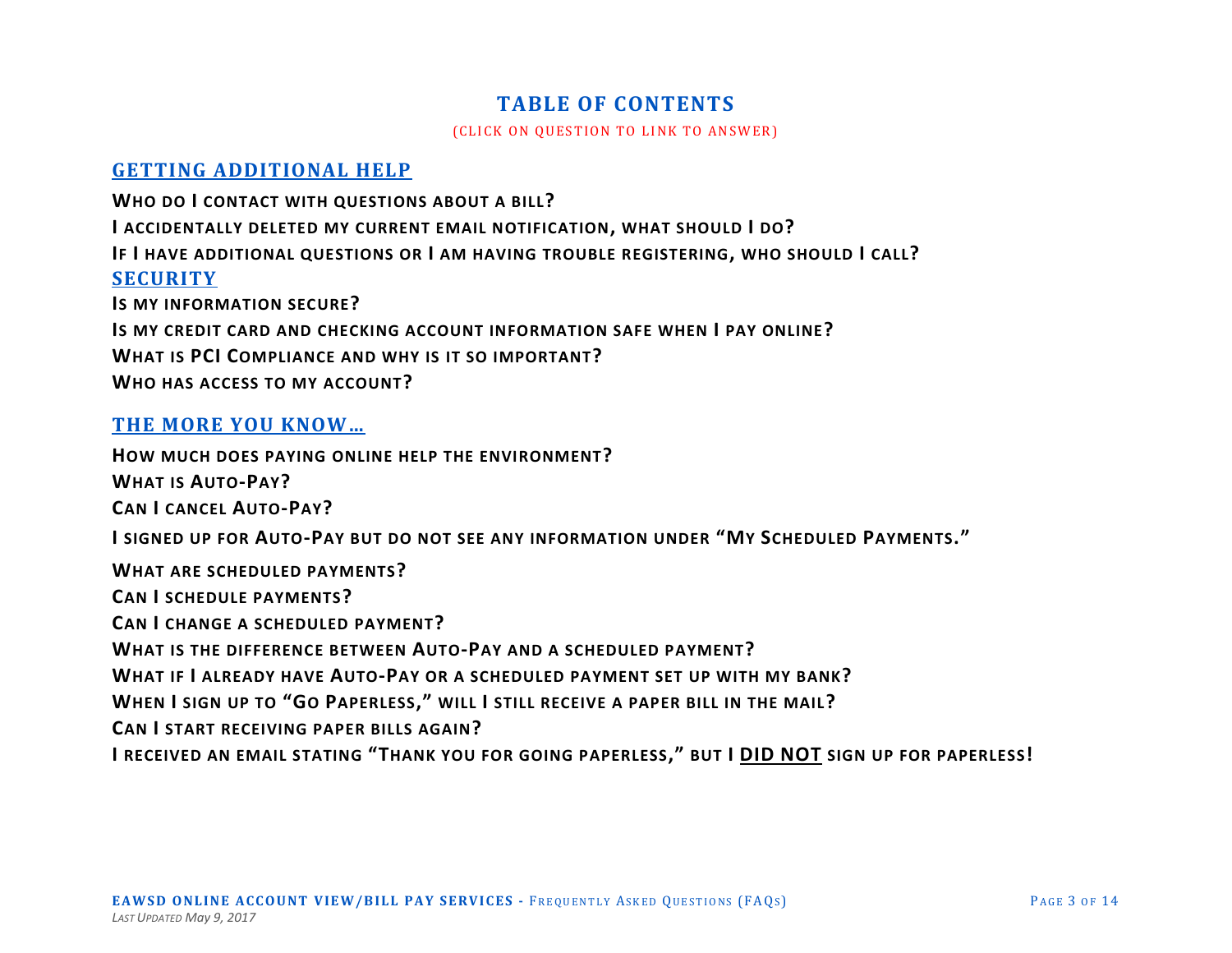# <span id="page-4-0"></span>**GENERAL**

# **WHAT IS INVOICE CLOUD?**

Invoice Cloud is a web-based, electronic invoice presentment and payment company that EAWSD has partnered with to provide faster, more convenient billing services to our customers. By automating billing and payment collections, customers can click and pay online while helping the environment and reducing clutter in their home or workspace.

#### **WHAT ARE SOME OF THE BENEFITS OF RECEIVING MY BILL ELECTRONICALLY?**

It is convenient, saves time, reduces errors, allows you to receive bills anywhere at any time, retains historical data and helps the environment by saving trees. You can continue to receive a paper bill, but if you elect to go paperless, you can always print out a copy of the invoice, if needed.

#### **WHAT ARE SOME OF THE BENEFITS OF PAYING A BILL ONLINE?**

Paying online with a credit card or electronic check saves time, gives you the flexibility to pay how and when desired, and Invoice Cloud will store your information for future use - *but only if you choose to store it.*

## **CAN I STILL PAY MY BILL THE WAY I ALWAYS HAVE?**

Absolutely. While you can now view your bill online, you don't have to use the online payment service if you don't want to. You can still pay your bill by mailing a check, using the EAWSD payment drop boxes, by electronic funds transfer through your bank, or by coming in person to the EAWSD Billing office.

## **WHAT IS THE RELATIONSHIP BETWEEN MY UTILITY AND INVOICE CLOUD?**

EAWSD wanted to make paying bills easier for our customers, but didn't have the electronic presentment and payment systems required to display, safely process, and store financial information. EAWSD chose Invoice Cloud because it is easy to use, and the security is the strongest available. All the data collected is double encrypted and stored on secure servers. The data is not sold or released for any purpose other than to complete transactions.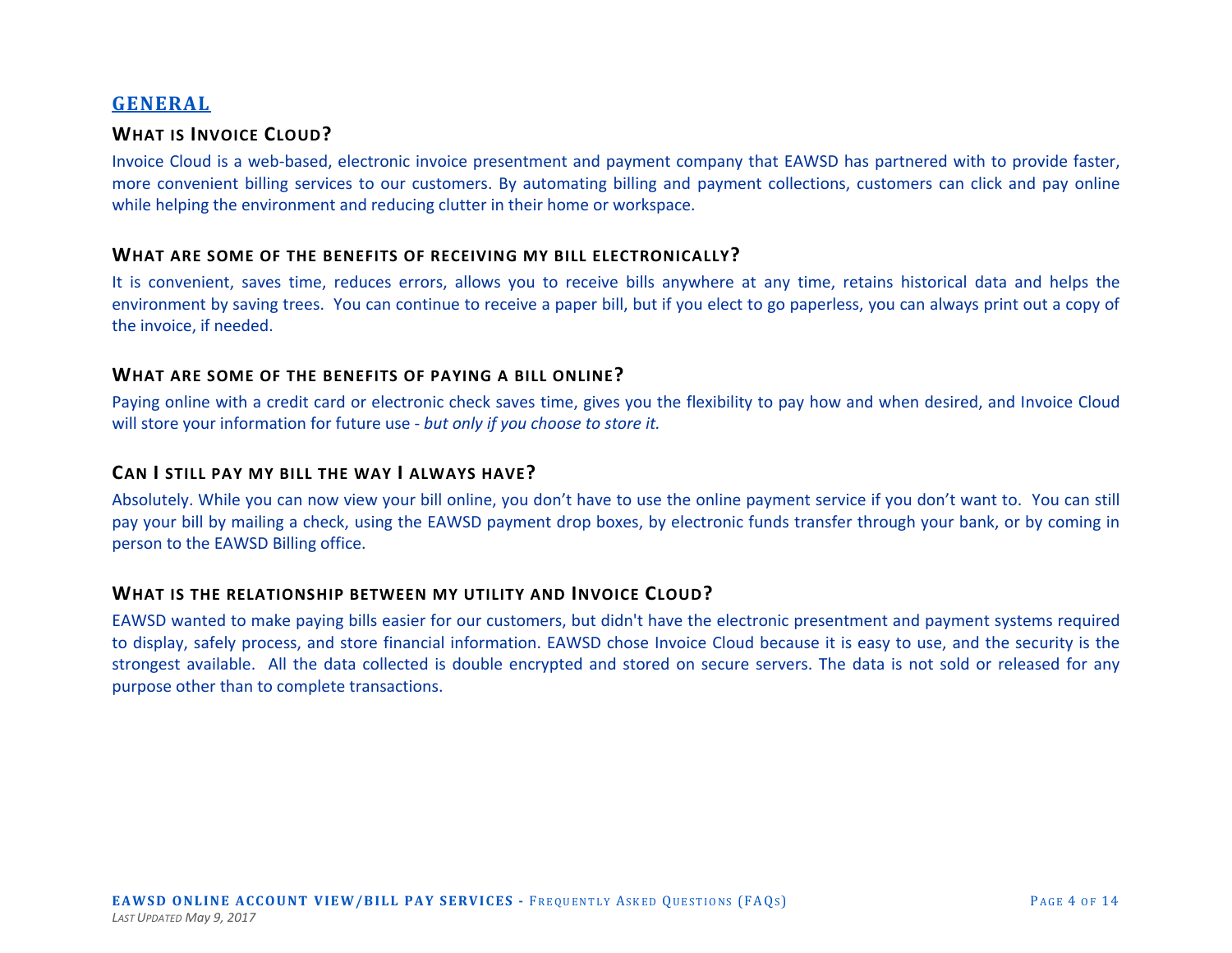# <span id="page-5-0"></span>**USING THE ONLINE ACCOUNT VIEW/BILL PAY SYSTEM**

## **HOW DOES THE SYSTEM WORK?**

It is very simple:

- 1. You access the Bill Payment Portal through the email notification you received when your bill was ready to view online or visit the [www.eawsd.org](http://www.eawsd.org/) website, click on the *"My Bill/My Account"* button on the homepage and follow the link to the introductory page.
- 2. Read the introduction to *"My Bill/My Account"* before proceeding to the payment site.
- 3. When you are ready to proceed to the payment site, click on the *"Access My Account"* button to make your payment.
- 4. Choose either *"Pay Now"* or *"Register Now"* button.
	- a. If you select online payment, you either enter the payment information for a one-time payment or register to schedule a payment.
- 5. You locate and view your bill. Use the last four digits of the account number in the search engine.
- 6. A list of invoices will appear.
	- a. If this is a one-time payment, you should check the box for the bill you wish to pay by *"adding it to the cart"*.
		- i. Multiple bills can be paid at once, for customers who have more than one property. See *What is Account Linking?* under the *Payment* section of this help-aid.
	- b. If you are registering, select any invoice from the list and click on *"Register Invoice"* at the bottom of your screen.
		- i. You choose whether you want to pay your bill online via EFT, credit card, debit card, scheduled payment or re-occurring payment or in person at the EAWSD offices **(***all online options are offered for an additional service charge fee of \$2.95 per transaction***.** *Pay-by-Phone service is offered by a third party vendor for an additional service charge fee of \$3.70.*
- 7. Any changes you make or services you signed up for will trigger a validation/confirmation email. Please review and acknowledge all of your confirmation emails.

# **CAN I USE AN APPLE /MAC TO USE THE SERVICE?**

Yes.

# **WHAT BROWSERS ARE SUPPORTED?**

The service supports all modern browsers.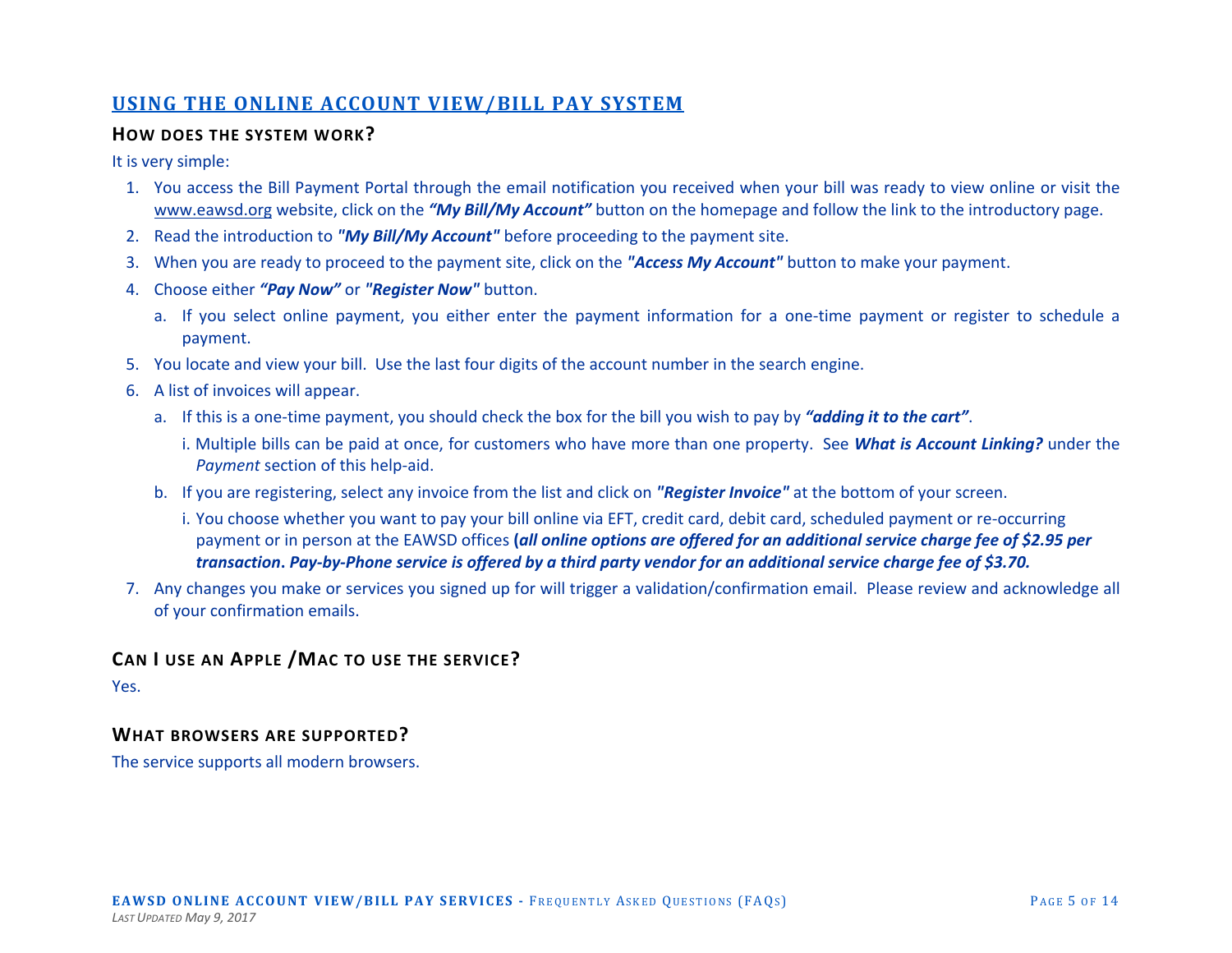# <span id="page-6-0"></span>**DO I NEED TO REGISTER TO PAY A BILL ONLINE?**

No. You will need to register to receive electronic bills by email, but registration is *not required* for one-time payments. NOTE: One-time payments require that you enter your payment information each time you make a payment. By registering, you avoid that step and gain access to your payment history.

## **WHY SHOULD I REGISTER TO VIEW AND PAY A BILL ONLINE?**

By registering, you have access to all of your invoices, regardless of type and all the features of the payment portal. These features include the ability to view all current invoices, see previous invoices and payment dates, update your profile information, access the online customer service system, go paperless, schedule payments for a specific date, and sign up for Auto-Pay without having to enter your payment information each time you pay a bill.

#### **HOW DO I FIND MY ACCOUNT NUMBER TO LOGIN?**

To login the first time you use the system, you will need your account number from your bill or you can call the EAWSD Billing office at 505-466-1085 - Option 1. Use the last four digits of your account number in the search engine. The *"locate your bill"* screen gives instructions regarding the required information. Moving forward, once you have registered, you will only need your email address and password to log in.

#### **I CANNOT LOCATE MY BILL.**

You may be entering more than one search criteria for Real Estate or Personal Property bills, which may only require one out of two fields. Please scroll down on the page to view the matching items at the bottom. Otherwise, try re-reading the instructions for the search criteria. Utility bills may require a service address as confirmation. The service address must be entered exactly as indicated on your printed bill.

#### **WILL I RECEIVE A CONFIRMATION THAT MY BILL HAS BEEN PAID?**

Yes, you will receive a confirmation via email.

## **DO I HAVE TO ENTER AN EMAIL ADDRESS TO MAKE A PAYMENT ONLINE?**

Yes. Email addresses are required for payment receipt and confirmations.

# **WHEN I TRY TO PAY MY BILL ONLINE, IT ASKS FOR CREDIT CARD INFORMATION AND I WANT TO PAY BY ELECTRONIC CHECK.**

Under **"***How would you like to pay?***"** click on the drop-down box and choose **EFT Check**.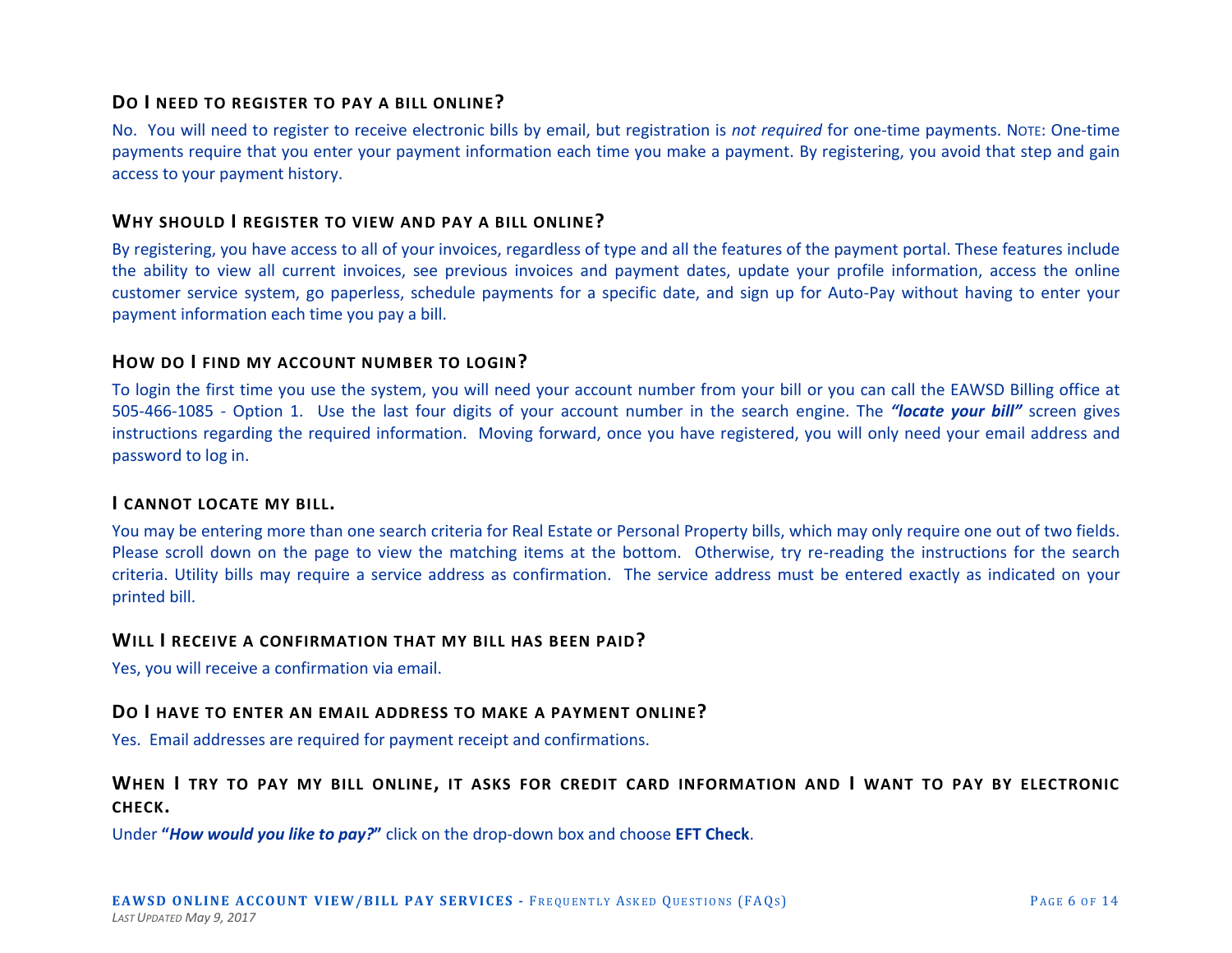# <span id="page-7-0"></span>**HOW DO I REGISTER?**

Registering is easy. There are two ways you can view your bill, then make a payment, if you choose.

- 1. When you receive an email notification that your bill is ready to paid, simply click on the *"View Invoice or Pay Now"* button. You will be directed to EAWSD's *"Pay and/or View Bills Online"* site, powered by Invoice Cloud. Once you're there, you will be given the opportunity to register or make a one-time payment. If you choose to register, you will be asked to provide a password and accept the terms and conditions to use the system. The payment information you enter in your profile will then be securely encrypted and saved for your next visit.
- 2. You can go directly to the EAWSD website and click on the *"Access My Account"* button. You will then be directed to the EAWSD's *"Pay and/or View Bills Online"* site, powered by Invoice Cloud. Once there, you will need to locate your account and be given the opportunity to register or make a one-time payment. If you choose to register, you will be asked to provide a password and accept the terms and conditions to use the system. The payment information you enter in your profile will then be securely encrypted and saved for your next visit.

# **I FORGOT MY PASSWORD, HOW DO I FIND IT?**

You should click on *"Forgotten Password?"* at the bottom of the login screen. You will need your account number and email address to retrieve your password. If unsuccessful, call the EAWSD Billing office for further assistance, but keep in mind that the customer support agent will not be able to reset your password, they can only assist you with using this feature.

# **MAKING A PAYMENT**

## **WHEN CAN I PAY?**

You can make a payment or review your account 24 hours a day, 7 days a week. It is always a good idea to pay or schedule a payment at least a few days before the due date to allow for processing time.

# **WHAT FORMS OF PAYMENT CAN I USE?**

If you choose to pay online, you can pay by credit or debit card or you may issue an electronic check from your bank account (checking or savings). You can also **Pay-by-Phone** if you call **1-844-678-4544**. Please be advised that the payment will be handled by a third-party vendor and a *\$3.70 non-refundable service fee* will be added to your total payment amount. IMPORTANT: The EAWSD BILLING AND CUSTOMER SERVICE office is not equipped to handle Pay-By-Phone transactions.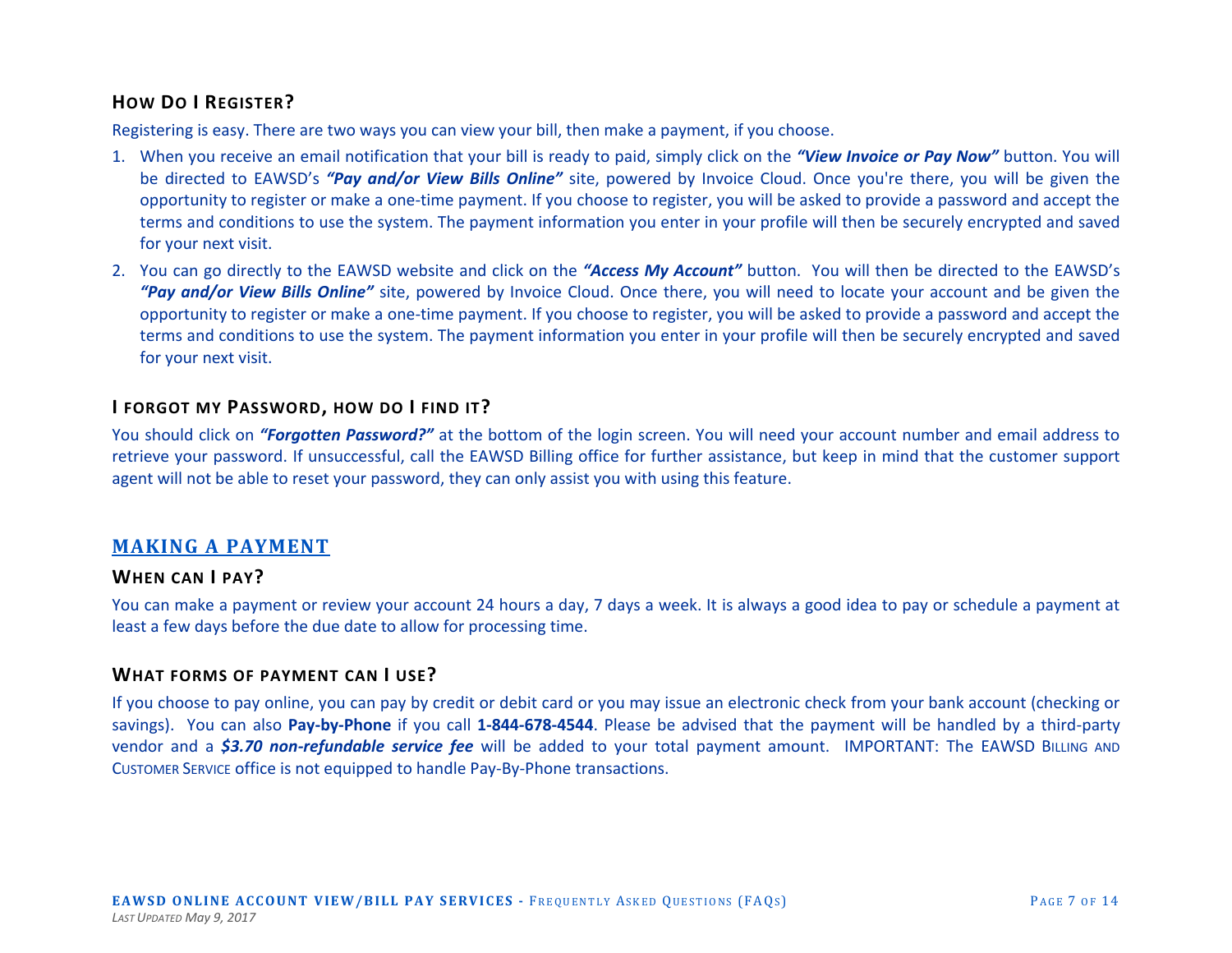# <span id="page-8-0"></span>**CAN I STILL SEND IN A PAPER CHECK?**

Yes, your bill can be paid in any of the following ways:

- Paper check, cash, cashier's check, or money order can be dropped off at the EAWSD Billing office, mailed or dropped off at one of our two drop box sites.
- Bank EFT payment (Bank Bill Payer sent by whatever means you choose, including US Postal Service (NOTE: *many paper checks today are converted into electronic transactions once they are received*).

# **WHAT IS THE PAYMENT SERVICE/TRANSACTION FEE?**

A *\$2.95 non-refundable service fee* added to your total payment amount, but not included in the invoice amount - to cover various administrative costs associated with billing and accepting payments online. You can avoid this fee by submitting your payments through the bill payer option offered through your financial institution.

# **CAN MORE THAN ONE PERSON PAY BILLS ONLINE FOR THE SAME ACCOUNT?**

There are two ways that payment responsibilities can be shared.

- 1. If the other payer is part of your household, you may choose to share your login information with that individual. *OR*
- 2. In a situation where personal financial data is not shared, you may forward your email notification to the individual, who will then click on the *"View or Pay Now"* button and elect to make a one-time payment. They will need to enter their name, email address, address and payment information. They will receive the payment confirmation. You can verify their payment by viewing the invoices in your account.

# **WHAT IS ACCOUNT LINKING?**

Self Service Account Linking means that you are able to view and pay all open bills with a single transaction. When registering bills under the same email address, you are given the option to link the related accounts within the service. Linked accounts provide the following efficiencies:

- Faster, simpler payments across bill types. For example, a customer with three real estate properties can login to any one account and view, manage preferences (Auto Pay, Paperless setting etc.) and pay all the accounts at the same time.
- Linked accounts can access the same encrypted credit card and bank account information, so you only need to enter it once.
- Multiple first email notifications scheduled for the same day, are grouped into one email rather than sent separately, resulting in fewer notifications to you.
- Upon receipt of the email notification, the payer can view or pay all bills together, including any open or unpaid bills from other bill types.
- Payment receipts are always sent out individually.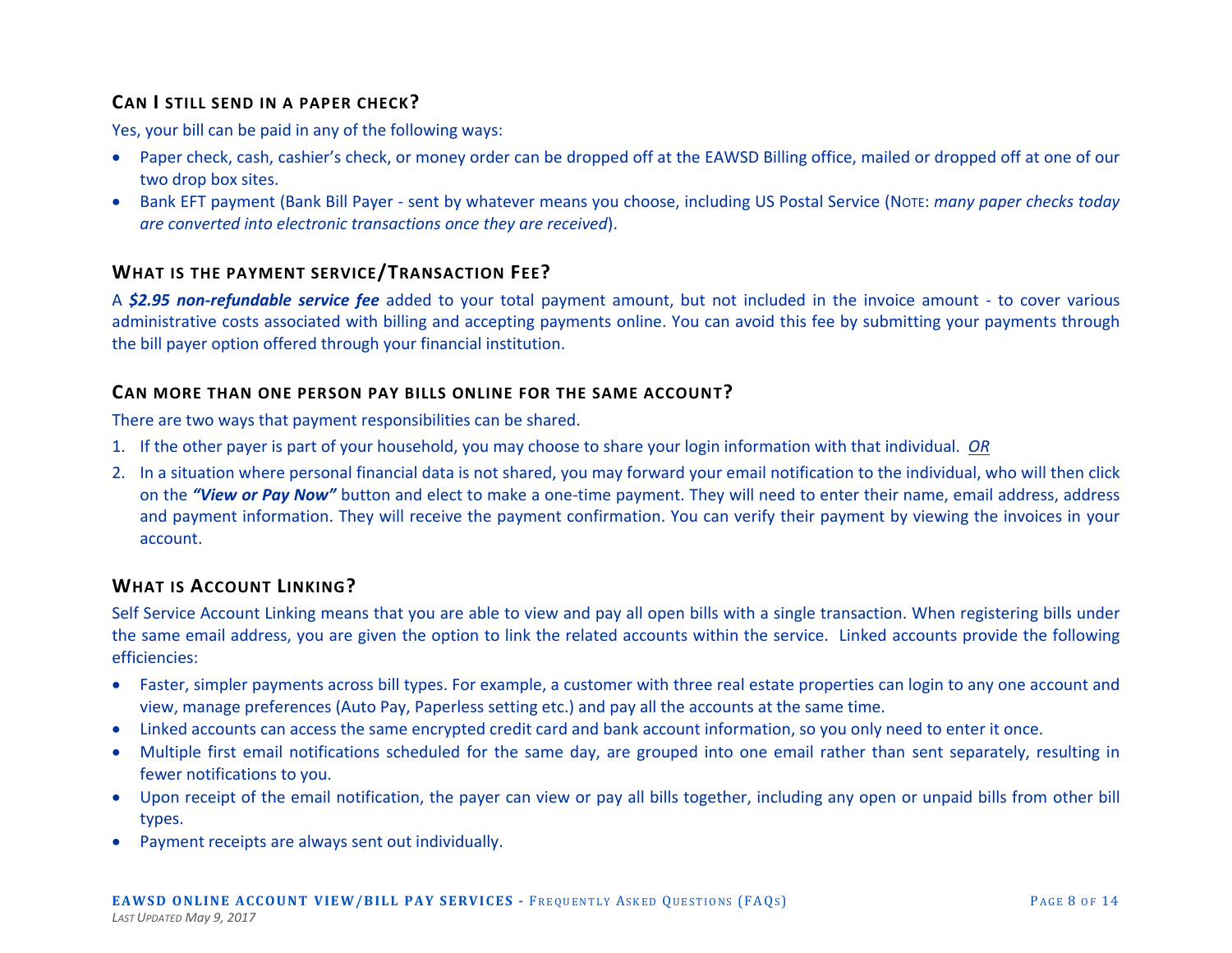<span id="page-9-0"></span>• Editing an email or password changes it for all accounts in the linked group. However, please note, changing an address, auto-pay or paperless setting is only for the accessed account.

## **WHAT ARE THE COSTS FOR PAYING ONLINE?**

There are no signup costs or subscription fees, however, if you choose to pay online, there is a *non-refundable service fee of \$2.95 per transaction.* There are fees imposed by EAWSD/Invoice Cloud for returned payments and your bank may charge you a fee based on the bank's fee schedule.

## **HOW SHOULD I ENTER MY CREDIT CARD INFORMATION?**

The information you enter on the payment screen must be exactly the same as it appears on your credit card. The information collected will be used to authorize your payment.

#### **HOW WILL I KNOW THAT MY PAYMENT HAS BEEN ACCEPTED?**

- 1. After you submit your payment, you will see a payment confirmation screen. It will contain your payment confirmation message. It will show an approved number for credit cards or a processed number for electronic check.
- 2. You will also receive a confirmation email after your transaction is submitted. The email will include your account number, invoice number, amount paid, and confirmation message.
- 3. If your electronic check does not pass through the bank, you will receive an email informing you of the rejected payment. You may need to call your biller to pay again.

## **CAN I USE MORE THAN ONE PAYMENT METHOD PER TRANSACTION?**

Yes, EAWSD accepts partial payments. You may use one payment method for part of the transaction and another payment method for other parts of the transaction.

## **HOW LONG DOES IT TAKE FOR A CREDIT CARD TRANSACTION TO PROCESS IF I PAY ONLINE?**

Credit card transaction authorization is issued immediately; however, it takes *48 hours* for the money to be moved.

# **HOW LONG DOES IT TAKE FOR AN EFT (ELECTRONIC FUNDS TRANSFER) TRANSACTION TO PROCESS IF I PAY ONLINE?**

EFT transactions typically take *48 – 72 hours* to settle.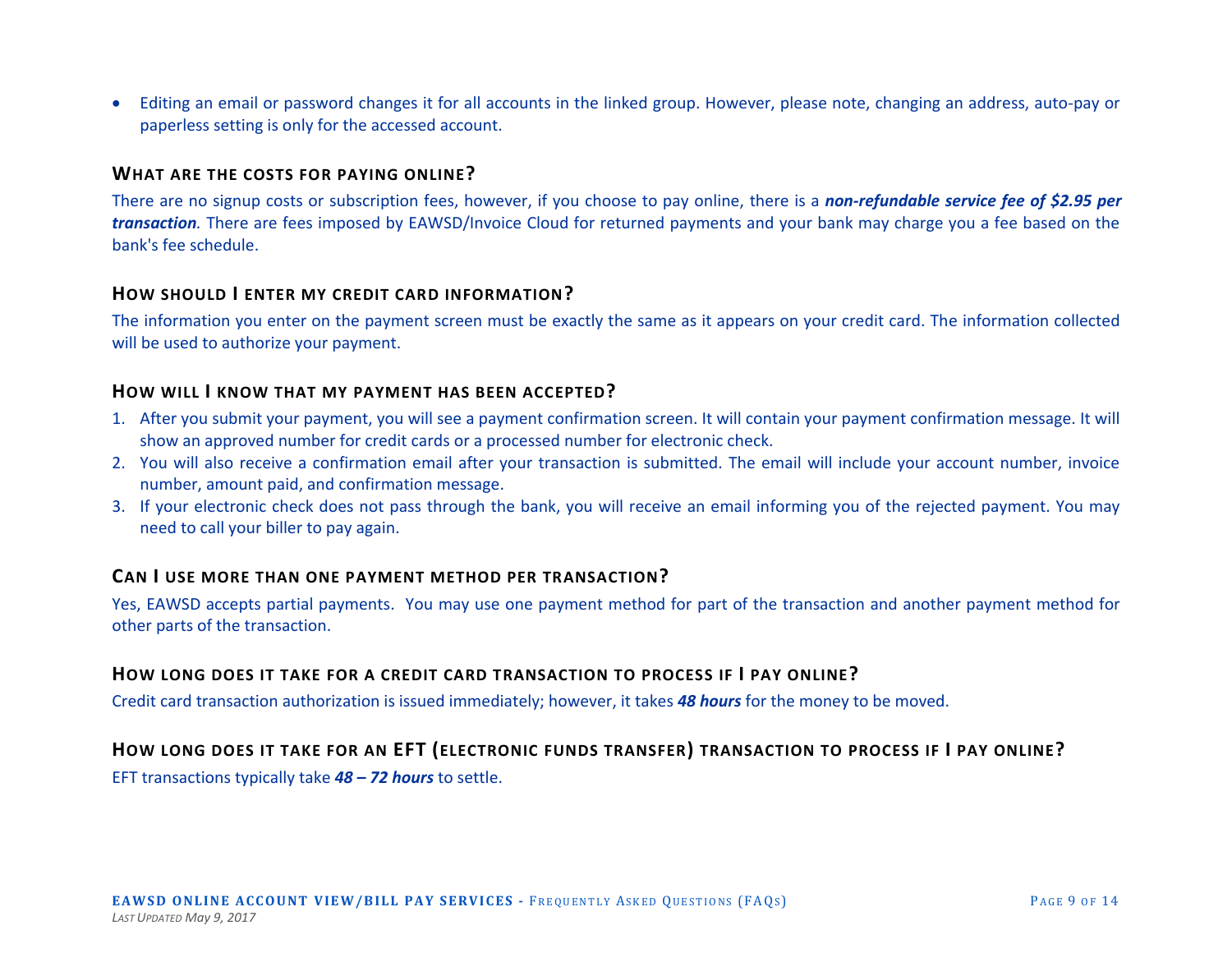# <span id="page-10-0"></span>**DO I NEED TO NOTIFY MY BANK OR CHANGE BANK ACCOUNTS?**

If you have arranged through your bank to automatically pay your bill and prefer to pay off the EAWSD website, you need to contact your bank and discontinue the automated payment to avoid paying your bill twice. Otherwise, no further action is needed with your financial institution.

## **WHAT INFORMATION DO I NEED TO MAKE A PAYMENT?**

If you are registered, the EAWSD Bill Payment website has securely saved your previous payment information. You will need to log on to complete your payment. If you have not registered and are making a one-time payment, then you will also need your bank account or credit card information and your account number.

## **IF I DON'T HAVE EMAIL CAN I STILL PROCESS AN ELECTRONIC PAYMENT?**

No. To complete the online payment process, you will need an email address so that the system can deliver your payment confirmation. If you do not have an email address, you can obtain a free email account from any of the following services: YAHOO.COM, HOTMAIL.COM, OR GMAIL.COM.

# **CAN I USE A CREDIT CARD TO PAY MY BILL(S)?**

Yes, you can. There is a *service fee of \$2.95 when using credit cards***.** American Express credit cards *are not* accepted. The transaction limits are a minimum of \$10.00 and a maximum of \$200.00. Any payment outside of these limits will not settle with your credit card company and our third-party processors.

# **CAN I USE A DEBIT CARD TO PAY MY BILL(S)?**

Yes, although technically your debit card will be processed like a credit card and you will not be asked to enter a pin number. There is a *service fee of \$2.95 when using debit cards*. The transaction limits are a minimum of \$10.00 and a maximum of \$200.00. Any payment outside of these limits will not settle with your credit card company and our processors.

## **CAN I TELL IF MY PAYMENT HAS BEEN POSTED?**

Yes, simply login to your account and select *"View Paid or Closed Invoices"*. Additionally, you will receive an email notification.

## **WILL I HAVE ONLINE ACCESS TO MY ACCOUNT?**

Yes, you will have 24/7 access to your account for invoice review, current payment and payment history.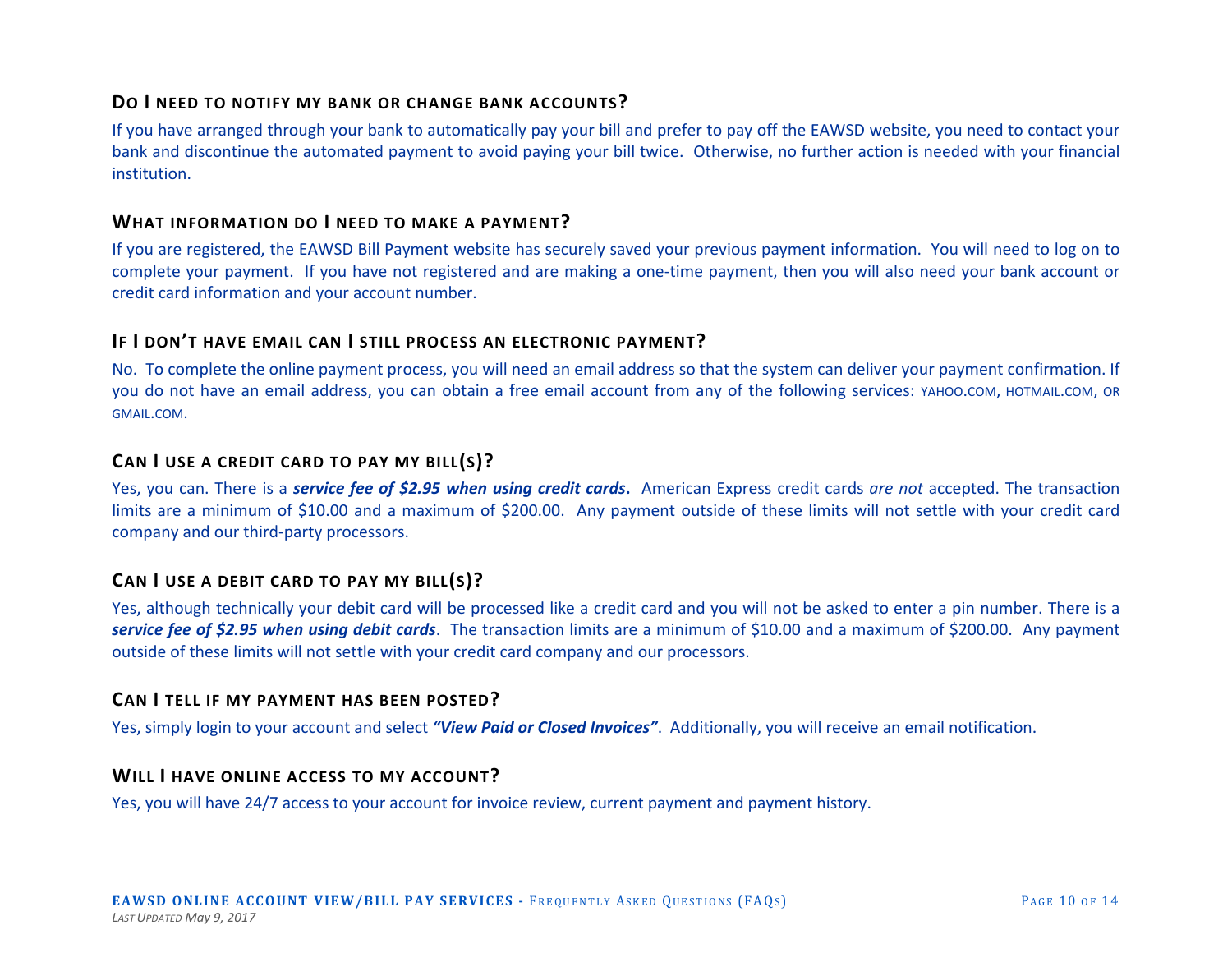## <span id="page-11-0"></span>**HOW LONG WILL MY PAYMENT HISTORY BE MAINTAINED?**

24 months is the standard retention period.

# **WILL I BE ABLE TO PRINT A COPY OF MY BILL?**

Yes, each invoice is presented in PDF and HTML format. Electronic storage is recommended because it saves paper and has a beneficial impact on our environment.

## **HOW DO I CHANGE MY ACCOUNT INFORMATION?**

Simply log into your account and change any of your personal information under the *My Profile* tab. If you are unable to change some of your information, you may need to call the EAWSD Billing Office and submit your request in written format.

#### **WHAT IS A PARTIAL PAYMENT?**

A partial payment occurs when only part of an invoice is paid.

## **WHY AM I BEING CHARGED A LATE FEE?**

When your payment has not been received by the EAWSD Billing Office on or before your due date, you will be assessed a penalty. Minimum penalty is \$5.00 and is assessed based off the total outstanding balance due.

# **GETTING ADDITIONAL HELP**

# **WHO DO I CONTACT WITH QUESTIONS ABOUT A BILL?**

If you are unable to find the information you need in your online payment history or open invoices, please call or email the EAWSD Billing Office at [customer.support@EAWSD.org](mailto:customer.support@eawsd.org) or call (505) 466-1085, OPTION 1.

# **I ACCIDENTALLY DELETED MY CURRENT EMAIL NOTIFICATION, WHAT SHOULD I DO?**

If you are registered, you can login via EAWSD Bill Payment website and view the bill there. Check your deleted files or trash file and retrieve your email.

## **IF I HAVE ADDITIONAL QUESTIONS OR I AM HAVING TROUBLE REGISTERING, WHO SHOULD I CALL?**

If you have additional questions about the online bill pay process, you can call the EAWSD Billing Office at (505) 466-1085, OPTION 1 or email at [customer.support@eawsd.org.](mailto:customer.support@eawsd.org)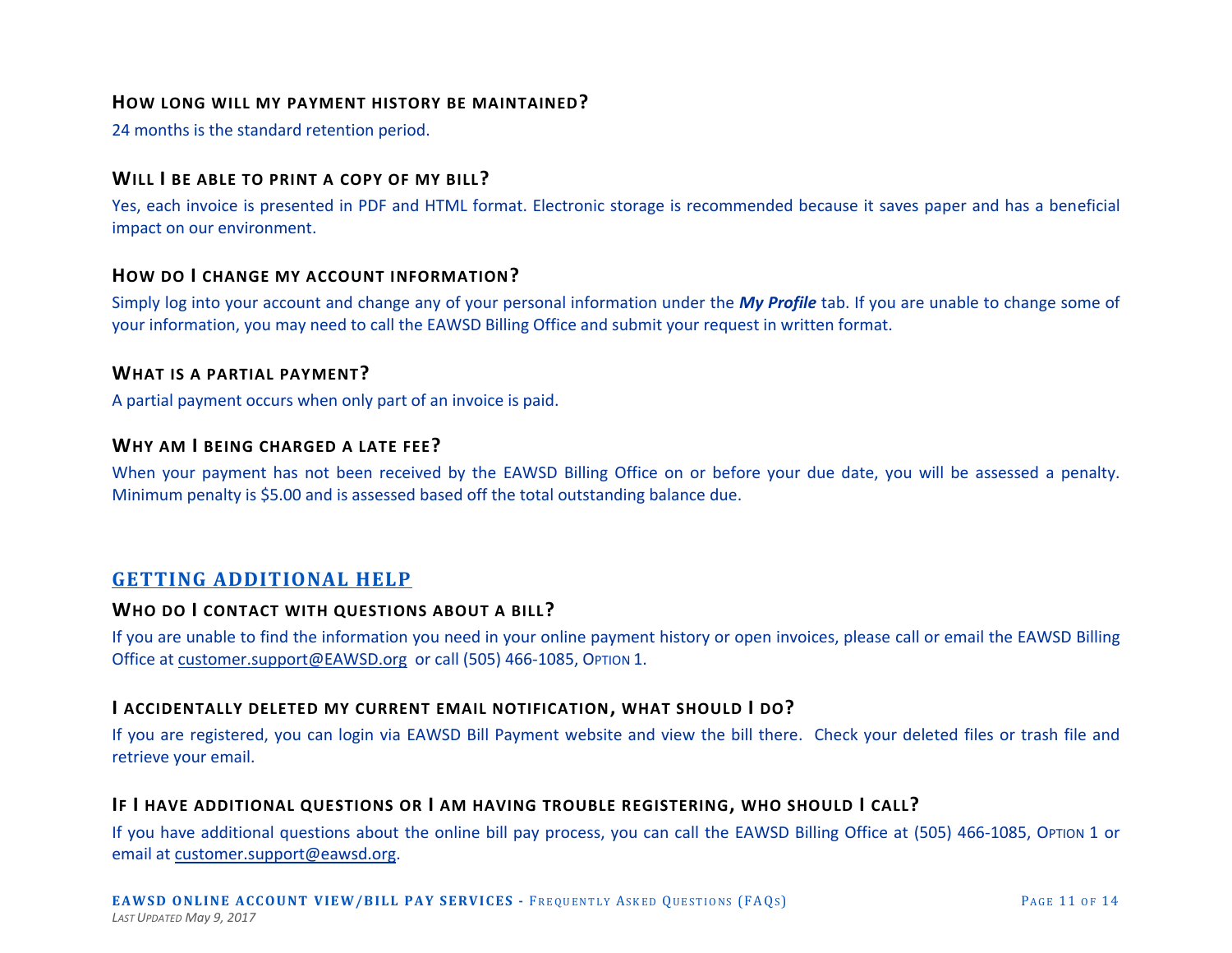# <span id="page-12-0"></span>**SECURITY**

## **IS MY INFORMATION SECURE?**

Invoice Cloud uses the highest standards in internet security. Account information displayed within the bill payer portals is truncated to protect confidential data. Any information retained is not shared with third parties.

#### **IS MY CREDIT CARD AND CHECKING ACCOUNT INFORMATION SAFE WHEN I PAY ONLINE?**

Absolutely. Invoice Cloud will safely store your financial information using Payment Card Industry (PCI) Compliant systems. This includes truncating (abbreviating) account numbers so that even EAWSD does not see your complete account information.

# **WHAT IS PCI COMPLIANCE AND WHY IS IT SO IMPORTANT?**

PCI stands for PAYMENT CARD INDUSTRY, and compliance with the industry standards, is a requirement for those that accept the major credit cards and for software providers who have applications which involve the transmission and/or storage of credit card information.

#### **WHO HAS ACCESS TO MY ACCOUNT?**

You and authorized EAWSD Billing staff. No one will have access to your financial information as all check routing numbers and credit card numbers are truncated when viewed by authorized EAWSD Billing staff and yourself.

# **THE MORE YOU KNOW…**

#### **HOW MUCH DOES PAYING ONLINE HELP THE ENVIRONMENT?**

Paying online is only half of the benefit, by going paperless and not receiving paper invoices, you can increase the effect you can have on the environment. There are several ways reducing paper consumption helps the environment, including saving trees and using less gas. According to the PAYITGREEN ALLIANCE<sup>TM</sup>, if one in five households were to switch to electronic payments, statements and electronic bills, we could collectively save 1.8 million trees each year and avoid using 103 million gallons of gasoline to mail bills, statements, and payments. If you'd like to be part of that one in five, just sign up to *"Go Paperless"* in your account under *My Profile*, paperless options.

## **WHAT IS AUTO-PAY?**

If you elect to opt in to Auto-Pay, it means that your bills will be paid automatically on their due dates using the credit card or bank account you set up. This will avoid any late fees and free you from having to remember when to pay.

# **CAN I CANCEL AUTO-PAY?**

Yes, simply go into *My Profile* and uncheck the auto-pay box that you had previously checked when you elected to opt into Auto-Pay.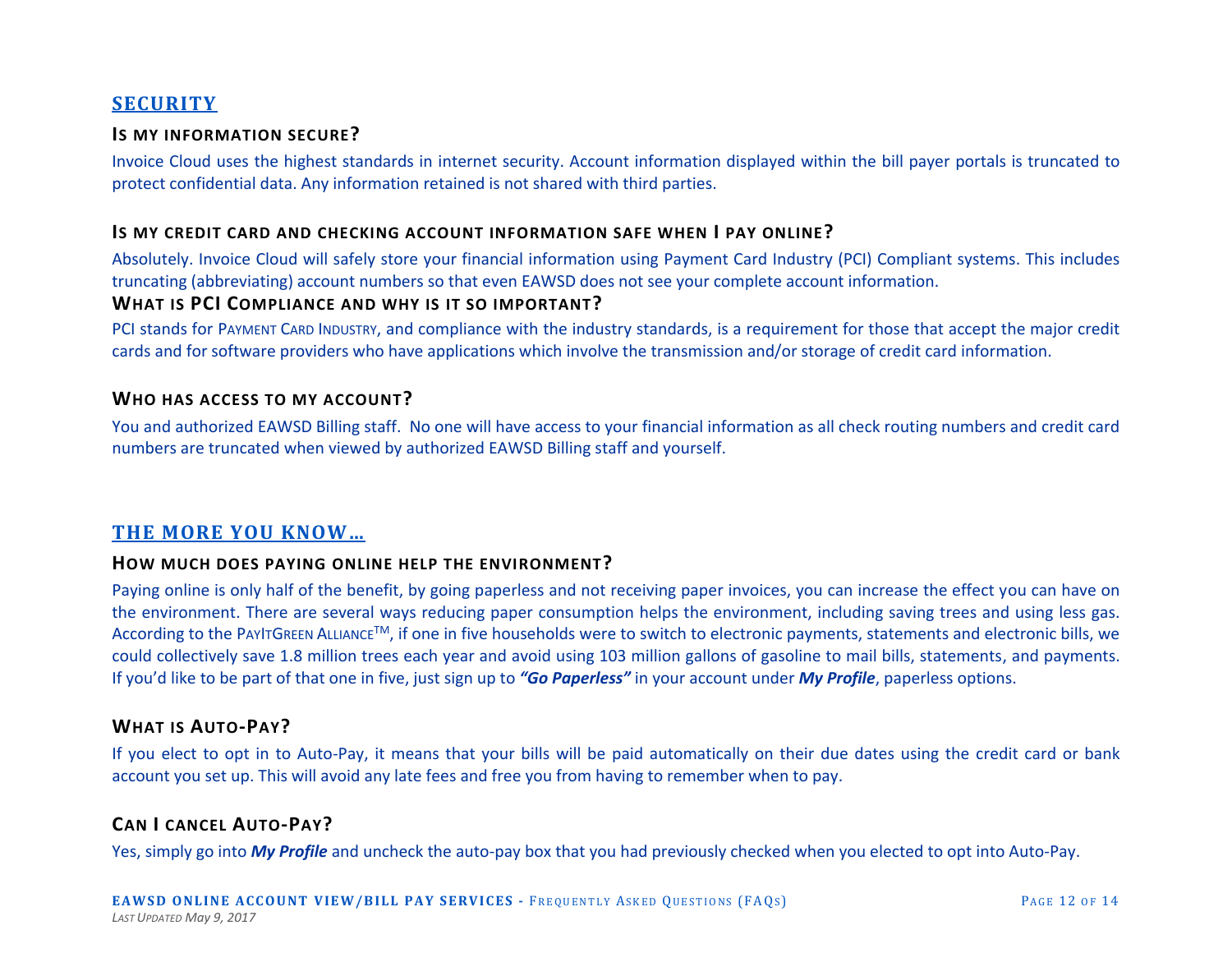# <span id="page-13-0"></span>**I SIGNED UP FOR AUTO-PAY BUT DO NOT SEE ANY INFORMATION UNDER "MY SCHEDULED PAYMENTS."**

The auto-pay date will not appear under scheduled payments. Auto-pay will be debited from the customer's account on the due date. To review what you have set up, go under the *My Profile* tab and review your Auto-pay options.

## **WHAT ARE SCHEDULED PAYMENTS?**

Scheduled payments are scheduled individually by you for each bill on your specified date.

# **CAN I SCHEDULE PAYMENTS?**

Yes. You can set up a future payment at any time prior to the bill due date.

## **CAN I CHANGE A SCHEDULED PAYMENT?**

Yes, as long as it is changed 24 hours before the date it was scheduled to be paid.

## **WHAT IS THE DIFFERENCE BETWEEN AUTO-PAY AND A SCHEDULED PAYMENT?**

Auto-Pay is an automated process which pays your balance in full each billing cycle at 12 AM on the due date. Scheduled payments are manually entered by you for the date you choose for each bill you choose.

## **WHAT IF I ALREADY HAVE AUTO-PAY OR A SCHEDULED PAYMENT SET UP WITH MY BANK?**

If you prefer the payment to be sent by your financial institution, do not set up Auto-pay or scheduled payments through the EAWSD Bill Payment website. If you prefer payments to be processed from the EAWSD Bill Payment website, you will need to cancel your automated or scheduled payment *before* the payment is due. NOTE: *Typically payments are made a couple days in advance of the due date, so don't wait until the last minute.*

# **WHEN I SIGN UP TO "GO PAPERLESS," WILL I STILL RECEIVE A PAPER BILL IN THE MAIL?**

No, you will receive an email notification each time a new bill is ready for you to view and pay. Email notifications go to the email address used when you registered, a second email address may be added, if you wish, to send notifications to an additional or back-up email address.

## **CAN I START RECEIVING PAPER BILLS AGAIN?**

Yes, simply go into your profile and under *Paperless Options*, select "No, I don't want to go paperless." Be sure to *update/save* the change.